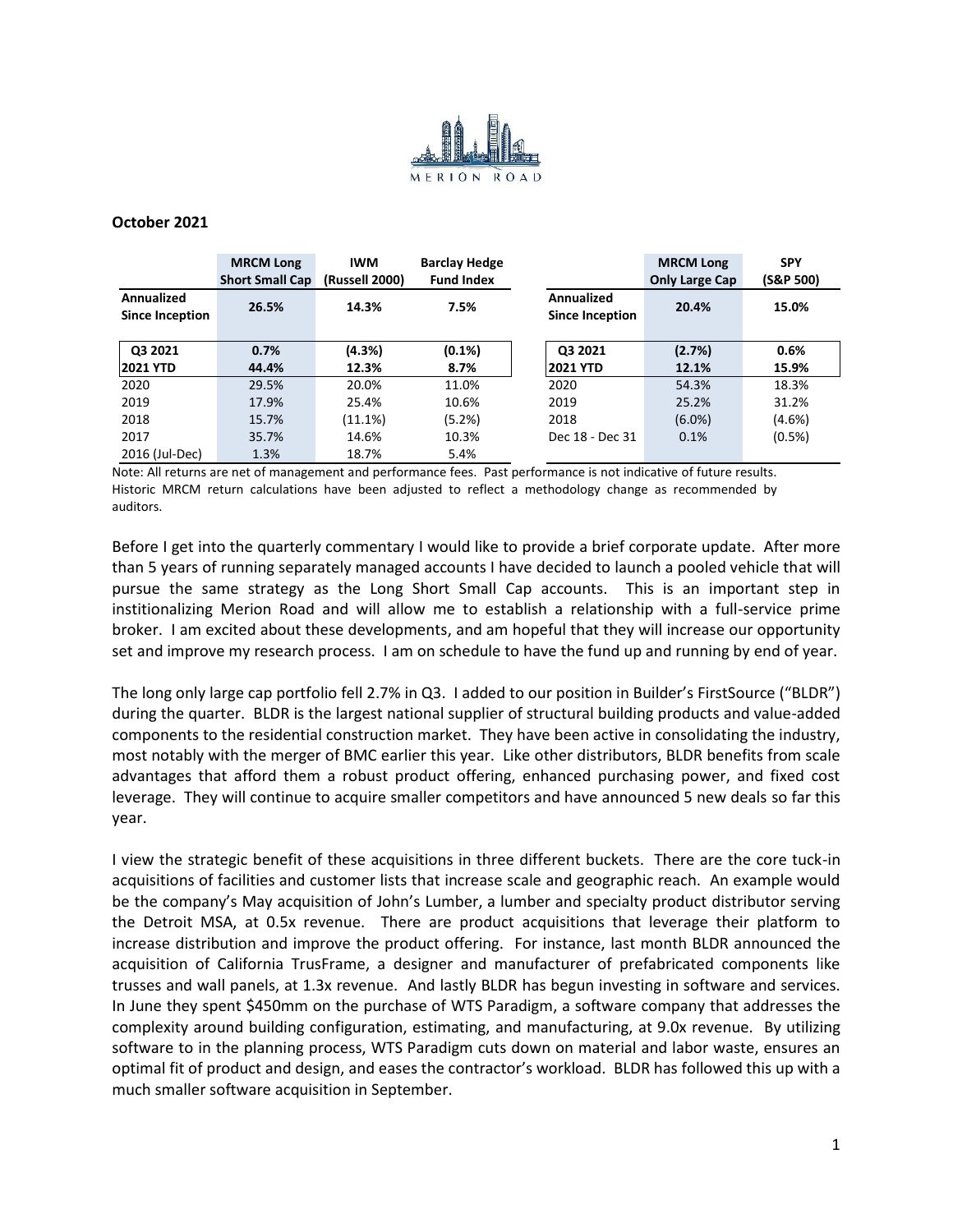BLDR is in the very early innings of their software investment, so it is difficult to pinpoint exactly how it will impact the company in the coming years. Management believes that there is a lot of low hanging fruit, pointing to a McKinsey study ranking the construction industry as second to last on overall digitization. If anyone has had any work done to their house, I am sure they can anecdotally attest to this. BLDR plans to leverage WTS Paradigm to increase internal productivity (i.e. improved estimating leading to fewer visits to the job site), cross-sell the software to existing clients, and drive greater adoption of value-added products. So thinking a few years out I think the goal would be to have higher margins on their commodity business, a greater mix of revenue coming from value added products, a stronger relationship with their customer, and an enhanced competitive advantage.

While this all sounds good we cannot forget that, at the end of the day, BLDR serves a highly cyclical industry and has meaningful commodity exposure with lumber prices. I feel good about the medium term outlook for residential construction. Lennar estimates annual housing demand of 1.5-1.9mm units which would imply a 20-50% increase from recent levels; this is not to mention the fact that the country has underbuilt since the financial crisis, so some catch up must eventually occur. Additionally, demographics point to increasing demand as millennials reach household formation years.

I have a lot less confidence on where lumber prices are headed. While the prices of lumber directly impacts BLDR revenue, the change and rate of change impact margins. For instance, last quarter the company earned \$2.40 a share on 15% EBITDA margins (annualizing this would put the company at 5.5x earnings). Those results are a bit of an anomaly as the company benefited from an unprecedented surge in lumber prices. Management has done a good job breaking out the impact of these fluctuations and is guiding to a normalized earnings profile of 10% EBITDA margins on \$1.6bn in revenue. This would put the company at 7.5x EBITDA and 10x FCF. Over time I would expect normalized margins to increase slightly as the company realizes the benefits of the BMC synergies, optimizes its workflow, and increases its revenue from value added products.

The long short small cap portfolio was up 0.7% in Q3 while averaging a beta adjusted net exposure of 33%. For the YTD period the portfolio has gained 44.4% with a beta adjusted net exposure of 37%. I've become increasingly more positive on our largest position, Rocky Brands ("RCKY"). As a reminder, RCKY recently doubled the company with their acquisition of Honeywell's outdoor boots business. From a big picture, it would make sense for there to be room for operating improvement as Honeywell, a \$150bn conglomerate generating \$35bn in annual sales, sold off non-core operations generating just \$200mm in revenue. Digging in, while the acquisition has strong consumer brands, it appears that their former owners left a lot on the table.

RCKY is in the process of bringing the new business units over onto their ERP which is specifically designed for footwear – previously, the Honeywell brands would have to manually enter product specific information such as sizes and width. Furthermore, the prior owner did not provide the brands with software to predict demand, which meant that they were left to make manual forecasts by SKU. As you can imagine, this was operationally inefficient and most likely resulted in less accurate results. Along a similar vein, the prior owner ran inventory too lean, which left the brands unable to meet retail demand in a timely manner. E-commerce, the clear future of retail, was almost an afterthought. Operations were outsourced and designated "online" inventory was physically separated from inventory to be shipped to bricks and mortar. What this meant was that an online good could appear as sold out, even if there was plenty of stock on the other side of the warehouse. These anecdotes indicate that improved blocking and tackling should lead to both margin improvement and sales acceleration.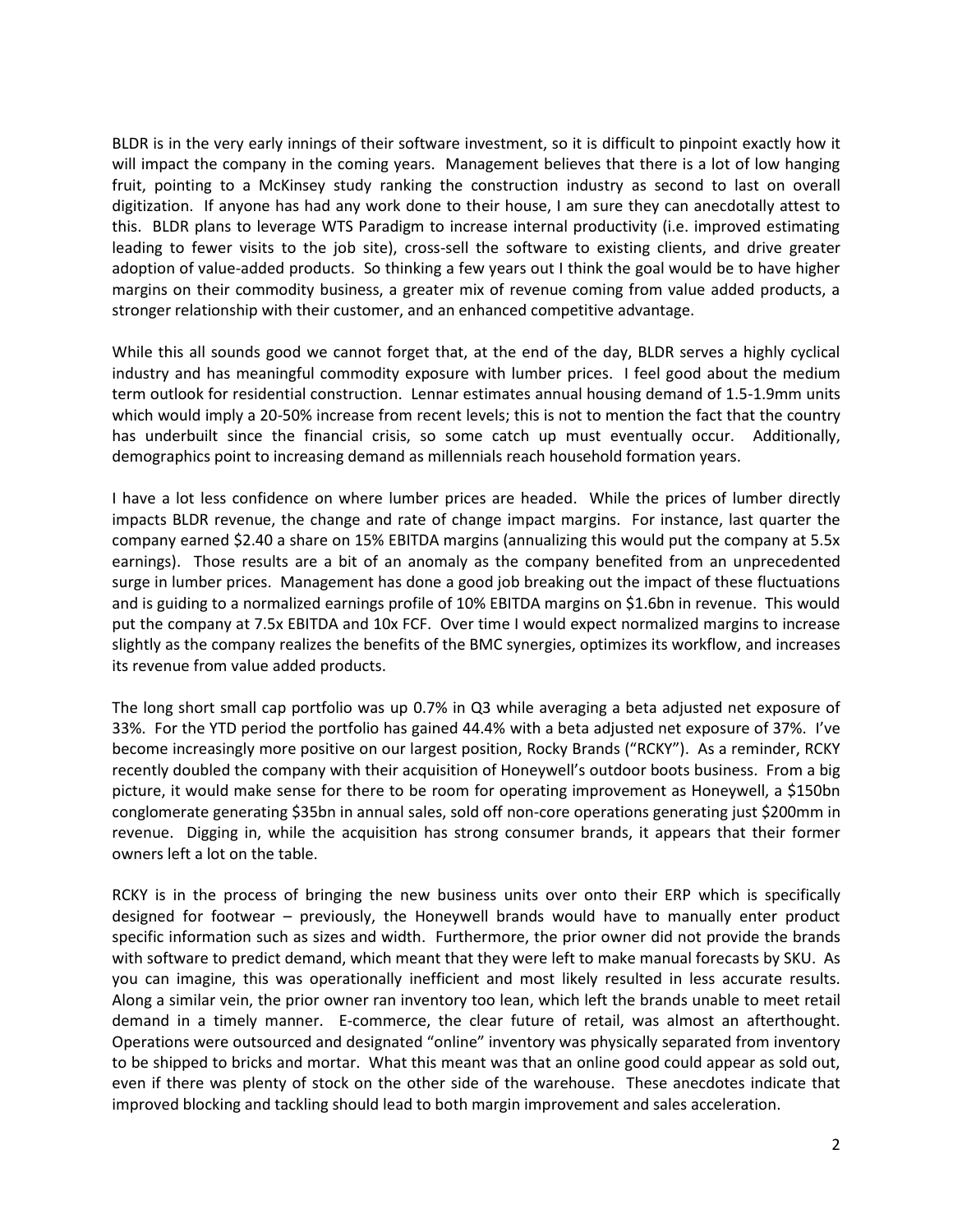While not core to the thesis, management believes that they have a tremendous opportunity to build out the XTRATUF brand that came over with the acquisition. XTRATUF is a waterproof shoe brand that dates its origins to the Alaskan fishing industry. Even though consumers may not demand the performance characteristics of such a technical shoe, they do want authenticity. And XTRATUF screams authenticity. RCKY management has been pleasantly surprised to see just how much demand there is for this line. In fact, they have been refusing to open new accounts to protect the brand and manage supply. A quick search for top men's rain boots of 2021 yields the following results:

- GQ: XTRATUF Legacy Chelsea Boot
- NY Times: XTRATUF Ankle Deck Boot
- NYMag: Timberland White Ledge Mid Waterproof Ankle Boot
- Business Insider: XTRATUF Rubber Deck Boot

A search of ecommerce sites yields similar results. XTRATUF has strong ratings and is consistently sought out by consumers. While all of this bodes well for the core business, it does pose the question of how else to capitalize on this opportunity. Right now the company does very little outside of shoes and I would not be surprised to see them start testing the waters in ancillary products.

In any case the company is trading at about 7x EBITDA and 9x FCF once integration is complete. At 9x EBITDA (which accounts for the higher quality "distribution" business hidden within their retail segment), the company would be worth about \$70. If you are willing to look out a few years, I think there should be a pretty clear path to over \$100, or roughly a double from current prices.

Sincerely,

Aaron Sallen